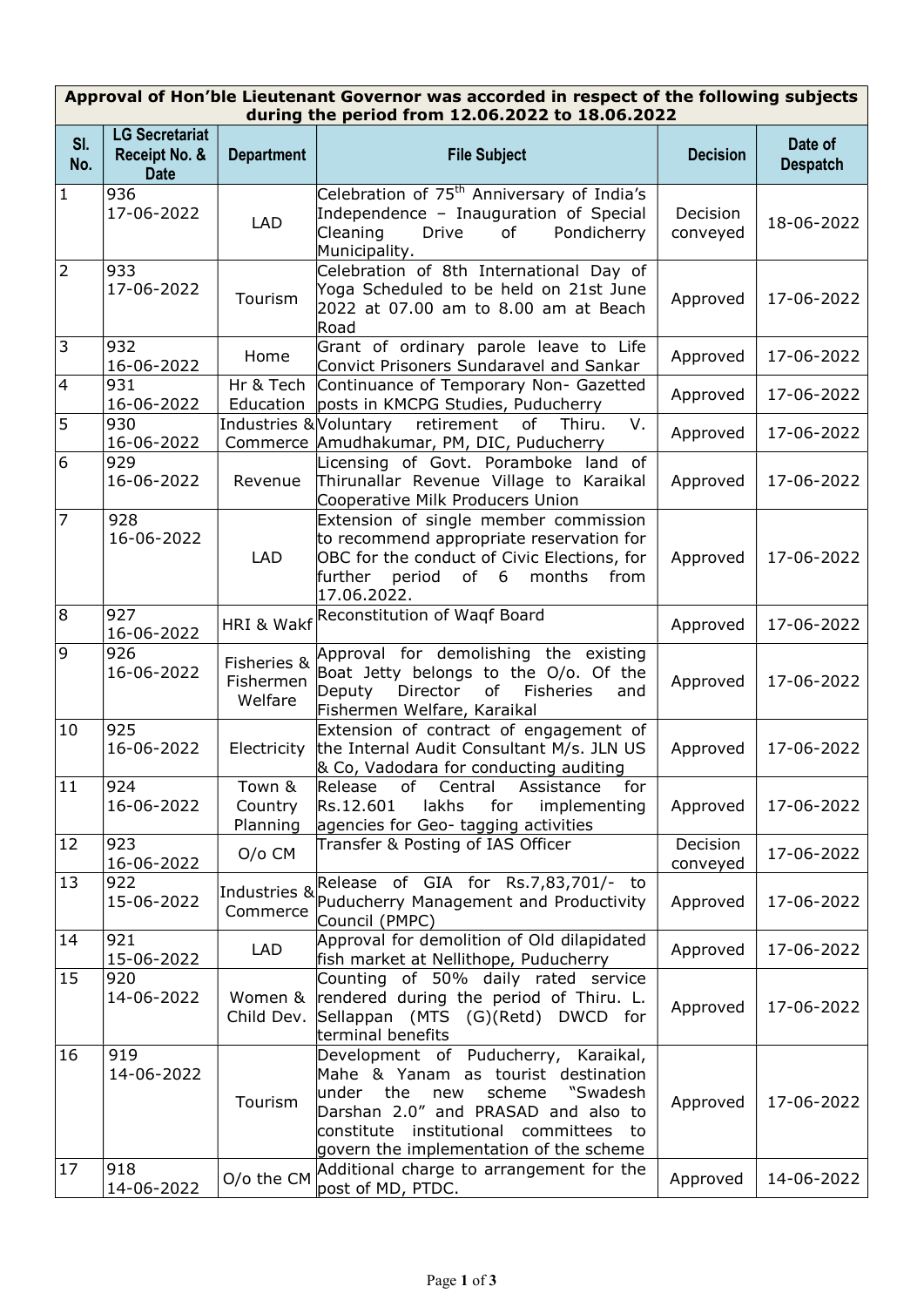| Approval of Hon'ble Lieutenant Governor was accorded in respect of the following subjects<br>during the period from 12.06.2022 to 18.06.2022 |                                                       |                                                  |                                                                                                                                                                                                                                           |                 |                            |  |  |
|----------------------------------------------------------------------------------------------------------------------------------------------|-------------------------------------------------------|--------------------------------------------------|-------------------------------------------------------------------------------------------------------------------------------------------------------------------------------------------------------------------------------------------|-----------------|----------------------------|--|--|
| SI.<br>No.                                                                                                                                   | <b>LG Secretariat</b><br>Receipt No. &<br><b>Date</b> | <b>Department</b>                                | <b>File Subject</b>                                                                                                                                                                                                                       | <b>Decision</b> | Date of<br><b>Despatch</b> |  |  |
| 18                                                                                                                                           | 917<br>13-06-2022                                     | Assembly                                         | Expenditure sanction for Rs.65,84,251/-<br>Legislative towards purchase of furniture items for<br>use in the constituency offices of MLAs of<br>15 <sup>th</sup> Legislative Assembly                                                     | Approved        | 17-06-2022                 |  |  |
| 19                                                                                                                                           | 916<br>13-06-2022                                     | <b>PWD</b>                                       | Approval for construction of two buildings<br>216<br>accommodating<br>tenements<br>at<br>Kumaragurupallam, under Smart City<br>Project Housing Sector, for a project cost<br>of Rs.45.50 crore.                                           | Approved        | 14-06-2022                 |  |  |
| 20                                                                                                                                           | 915<br>13-06-2022                                     | Law                                              | Repeal of Obsolete Laws - Ltr to Govt. of<br>India.                                                                                                                                                                                       | Approved        | 17-06-2022                 |  |  |
| 21                                                                                                                                           | 914<br>13-06-2022                                     | DP&AR                                            | Filling up of the post of Superintendent<br>by promotion                                                                                                                                                                                  | Approved        | 14-06-2022                 |  |  |
| 22                                                                                                                                           | 913<br>13-06-2022                                     | AD Welfare                                       | Finalization of the tender floated by M/s.<br>PAD&STDCO for carrying our 95 new civic<br>amenities works in the SC/ST Habitation<br>areas in Puducherry and Karaikal region                                                               | Approved        | 13-06-2022                 |  |  |
| 23                                                                                                                                           | 912<br>13-06-2022                                     | Health &<br>Family<br>Welfare<br>Services        | Release of 1st instalment of GiA for<br>Rs.2,37,73,000/-<br>Rajiv<br>Gandhi<br>to<br>Ayurveda medical College, Mahe for the<br>year 2022-23                                                                                               | Approved        | 13-06-2022                 |  |  |
| 24                                                                                                                                           | 911<br>13-06-2022                                     | Planning &<br>Research                           | Convening of the state planning board to<br>deliberate and finalize the size of the<br>budget 2022-23 and recommend the<br>same to Ministry of Home Affairs, Govt of<br>India for approval                                                | Approved        | 13-06-2022                 |  |  |
| 25                                                                                                                                           | 910<br>13-06-2022                                     | <b>PWD</b>                                       | Constitution of "Jury for Evaluation of<br>Architectural Design Concept (Technical<br>the<br>Bid<br>Part-II),<br>for<br>proposed<br>Integrated<br>construction<br>of<br>Assembly<br>Complex and Secretariat building.                     | Approved        | 13-06-2022                 |  |  |
| 26                                                                                                                                           | 909<br>13-06-2022                                     | Health &<br>Family<br>Welfare<br><b>Services</b> | Approval for the policy decision to<br>vaccinate 5 lakh beneficiaries in the 18-<br>Years<br>with<br>59<br>age<br>category<br>the<br>precaution dose of Covishield at free of<br>cost for control and prevention of COVID-<br>19 pandemic | Approved        | 13-06-2022                 |  |  |
| 27                                                                                                                                           | 908<br>10-06-2022                                     | DP&AR                                            | Designating Shri. George K. Maram,<br>Director, Puducherry State<br>Executive<br>Committee as Special Secretary to Govt.                                                                                                                  | Approved        | 13-06-2022                 |  |  |
| 28                                                                                                                                           | 907<br>10-06-2022                                     | HRi & Wakf                                       | Re-constitution of State Haj Committee                                                                                                                                                                                                    | Approved        | 13-06-2022                 |  |  |
| 29                                                                                                                                           | 906<br>10-06-2022                                     |                                                  | Expenditure<br>sanction<br>for<br>AD Welfare Rs.4,74,64,402/- towards construction of<br>Govt. Girls Hostel at Bahour                                                                                                                     | Approved        | 13-06-2022                 |  |  |
| 30                                                                                                                                           | 905<br>10-06-2022                                     | <b>HRI</b>                                       | Continuance of 1 temporary post of<br><b>Executive Officer</b>                                                                                                                                                                            | Approved        | 13-06-2022                 |  |  |
| 31                                                                                                                                           | 904<br>10-06-2022                                     | Health &<br>Family<br>Welfare<br>Services        | Engagement of<br>$\mathbf{1}$<br>of<br>Project<br>no.<br>Coordinator, 1 no. Of Field Investigator, 1<br>no. of Office Assistant in the Department<br>of Drugs Control, Puducherry                                                         | Approved        | 13-06-2022                 |  |  |
| 32                                                                                                                                           | 903<br>10-06-2022                                     | DP&AR                                            | Divesting<br>additional<br>charge<br>of<br>arrangement of OSD, State<br>Election<br>Commission, Puducherry                                                                                                                                | Approved        | 13-06-2022                 |  |  |
| 33                                                                                                                                           | 902<br>10-06-2022                                     | Welfare                                          | Fisheries & Declaration of satisfactory completion of<br>Fishermen probation of Thiru. S. Balamourougane,<br>Stock Verifier / Store Keeper                                                                                                | Approved        | 13-06-2022                 |  |  |